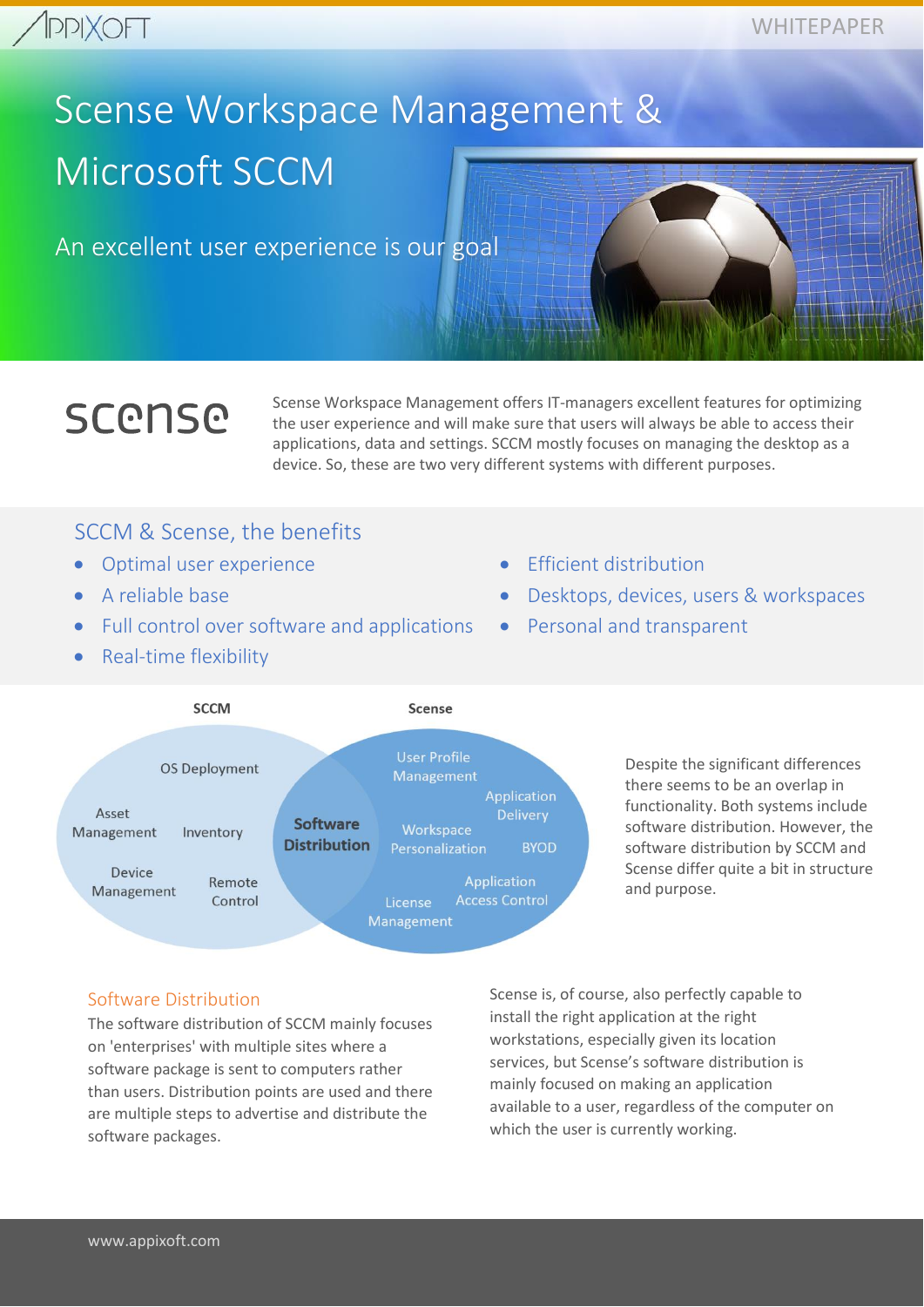

In addition, Scense's software distribution methods are perfect for the more complex situations where applications e.g. should be configured differently per user. Next to this Scense adds 'real-time application management' that helps an administrator to have direct control over the applications behavior, even when the application is already installed.

#### Application Delivery

Although 'Application Delivery' and 'Software Distribution' are often used interchangeably, they really are two different disciplines. Where Application Delivery ensures that the right person is provided with the right application-shortcuts and file type associations, Software Delivery will ensure that the application is installed on the right computer.

In Scense these two disciplines are strongly connected making sure that the users always have their applications available, whether or not these were installed in advance. Also, Scense's ease of use will easily top SCCM's in most scenarios.

Making an application available, tailored to the user's needs, usually doesn't take more than a minute or two, after which Application Delivery, Profile Management, Software Metering and Software Distribution will immediately be properly configured and the application can be used by the end users.

Because of its different approach, SCCM will always require more time to make an application available to users. Detailed context-aware configuration of applications is hardly possible with SCCM. As a result of this we see that the number of administrators necessary, for managing application availability with Scense, in a company of a certain size, will be lower compared to SCCM.

#### A good user experience is our goal!

SCCM and Scense are like the defense and the strikers of a soccer team.

It sometimes happens that a defense player reaches the goal, but, as a rule, the coach will still use strikers to score.

SCCM is a very good and reliable defense with good organization, and Scense has the real-time agility and efficiency to score the goal!